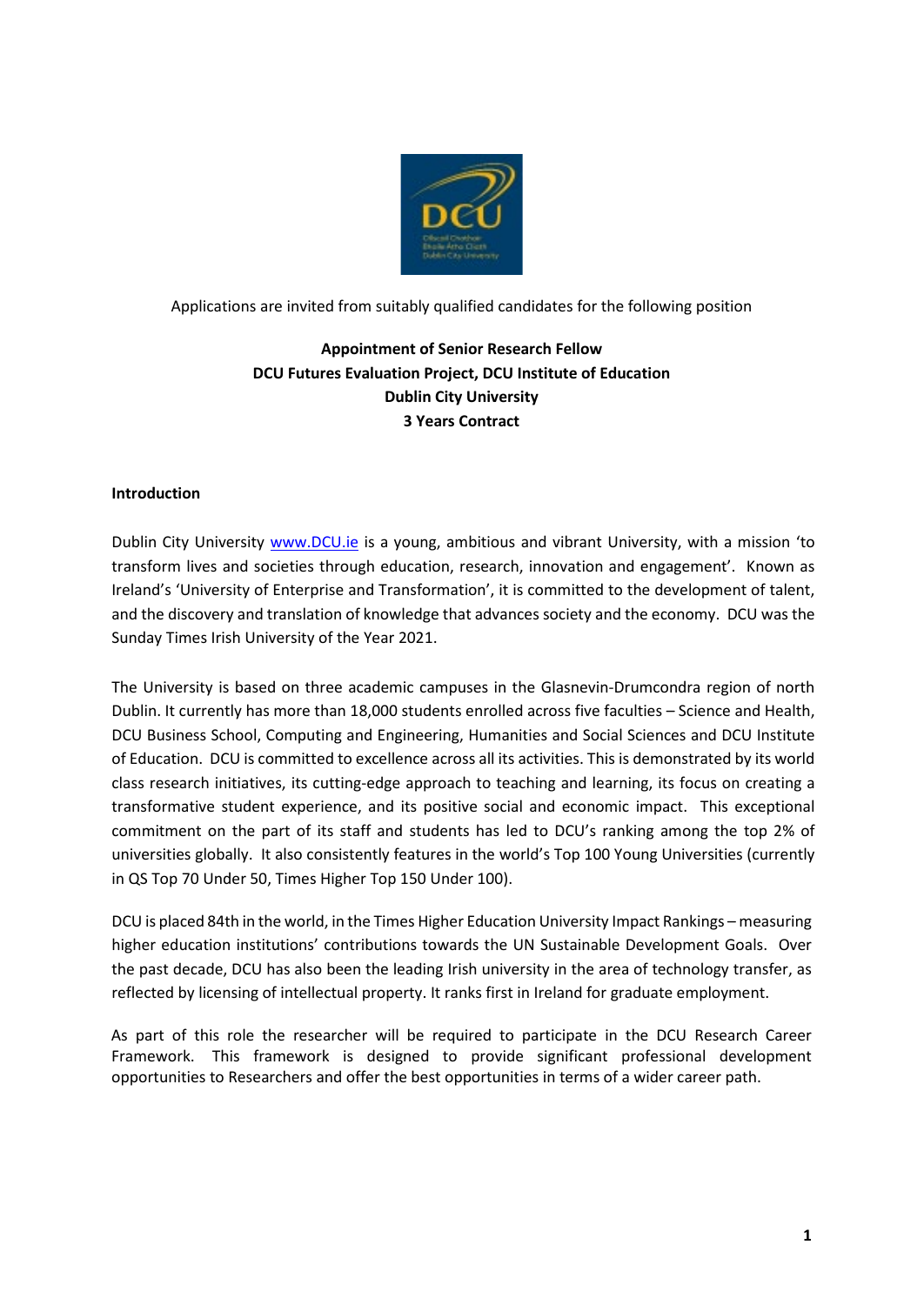### **Overview of the department**

### **DCU Institute of Education**

The DCU Institute of Education is the newest faculty of Dublin City University. It is based in a  $\epsilon$ 70 million purpose built facility on the DCU St Patrick's Campus in Drumcondra in Dublin. Established in 2016 as Ireland's first University faculty of Education, it has a staff of more than 140 full-time academics and a student body in excess of 4,000. The Institute brings together students of education across all sectors from early childhood, to primary and post-primary and further and higher education. As well as providing a range of undergraduate programmes in education, the Institute offers a rich menu of taught and research-based postgraduate programmes, at doctoral, masters, diploma and certificate levels. As a centre of expertise and excellence in teacher education and education more generally, the Institute hosts a range of research centres in key areas of priority and has an ambitious and growing programme of research.

With internationally-recognised experts in education policy, inclusive and special education, curriculum and pedagogy, assessment, literacy, evaluation and teacher education, the Institute provides a dynamic learning and working environment. Staff can expect to encounter opportunities for multi-disciplinary work, not just in the Institute, but across the University. As one of the world's leading young Universities, DCU has established its fifth and newest faculty out of a conviction that studies and research in education and the preparation and support of teachers are central to the transformation of lives and communities. Committed to academic excellence and innovation, the DCU Institute of Education is confident its students and staff, and its graduates can flourish and lead in the challenging and complex contexts of 21st century education.

# **Role Profile**

This is an exciting opportunity for the right candidate to guide the evaluation of a new approach to undergraduate education in an innovative University.

This project will evaluate the educational and institutional outcomes of [DCU Futures,](https://supporthere.org/sites/default/files/012_dcu_futures-preparing_our_graduates_for_a_rapidly_evolving_and_unpredictable_future.pdf) funded by the Government of Ireland as part of th[e Human Capital Initiative.](https://www.dcu.ie/news/2020/oct/dcu-project-awarded-eu20-million-investment-under-government-human-capital-initiative?fbclid=IwAR3dxrgio6u0JCa395Sdy4eKKrmExyeFwI21v567u0dypiZcAKO2wRw9ECE) The evaluation will run parallel to the Futures programme and focus on three overarching questions:

- What has changed as a result of DCU Futures?
- Did the changes result in improvements, and in what way?
- Are the changes sustainable and scalable?

The Centre for Evaluation, Quality and Inspection (EQI), and the Centre for Assessment Research Policy and Practice in Education (CARPE) with key colleagues from the Institute of Education will lead the project, and in the first instance, will establish a "smart" evaluation framework that considers multiple perspectives, including those of staff, students, the institution, and the wider HE policy community.

#### **Duties and Responsibilities**

Please refer to the job description for a list of duties and responsibilities associated with this role.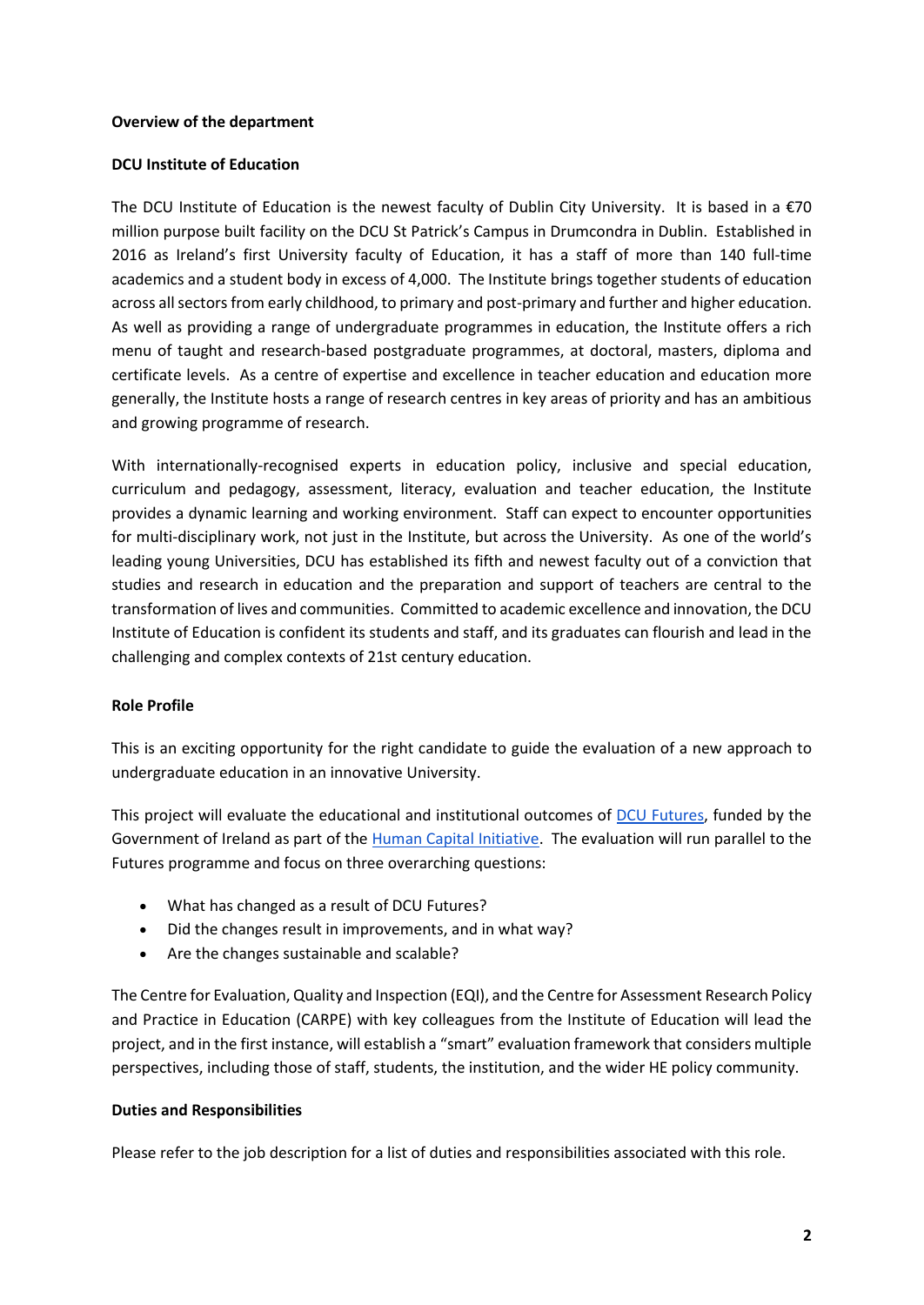## **Qualifications and Experience:**

The ideal candidate will hold PhD and will normally be required to have 6 years relevant experience, 2 of which should be Level 2 equivalent and will:

- Have experience of designing evaluation projects for innovations in educational settings, ideally in a tertiary institution or for tertiary systems;
- Have led or played a key role in the delivery of evaluation projects of this kind;
- Have a demonstrated track record in working collaboratively, including mentoring early career research colleagues in the delivery of high quality work;
- Have highly developed oral and written communications skills, and an ability to persuade and engage;
- Be confident and competent in the collection and management of data from a range of sources - institutional and programme level data, surveys etc.

The person will be located in DCU Institute of Education, and will work closely with the Centre for Evaluation, Quality and Inspection in Education (EQI), and with the Centre for Assessment Research Policy and Practice in Education (CARPE). They will report to the project steering committee on the project.

In day-to-day matters, they will report to Prof Joe O'Hara, Director of EQI.

# **Essential Training**

The post holder will be required to undertake the following mandatory compliance training: Orientation, Health and Safety and Data Protection (GDPR). Other training may need to be undertaken when required.

# **Salary Scales**:

Senior Research Fellow (IUA Level 4): €69,254.00 - €74,322.00

Appointment will be commensurate with qualifications and experience will be made on the appropriate point of the salary scale, in line with current Government pay policy.

Closing date: 10<sup>th</sup> June 2022.

# **For more information on DCU and benefits, please visit** [Why work](https://www.dcu.ie/hr/why-work-dcu) at DCU?

#### **Informal Enquiries in relation to this role should be directed to:**

Informal enquiries may be addressed in the first instance to Professor Joe O'Hara, Institute of Education, Dublin City University Email: [joe.ohara@dcu.ie](mailto:joe.ohara@dcu.ie)

or

Professor Anne Looney, Executive Dean, Institute of Education, Dublin City University